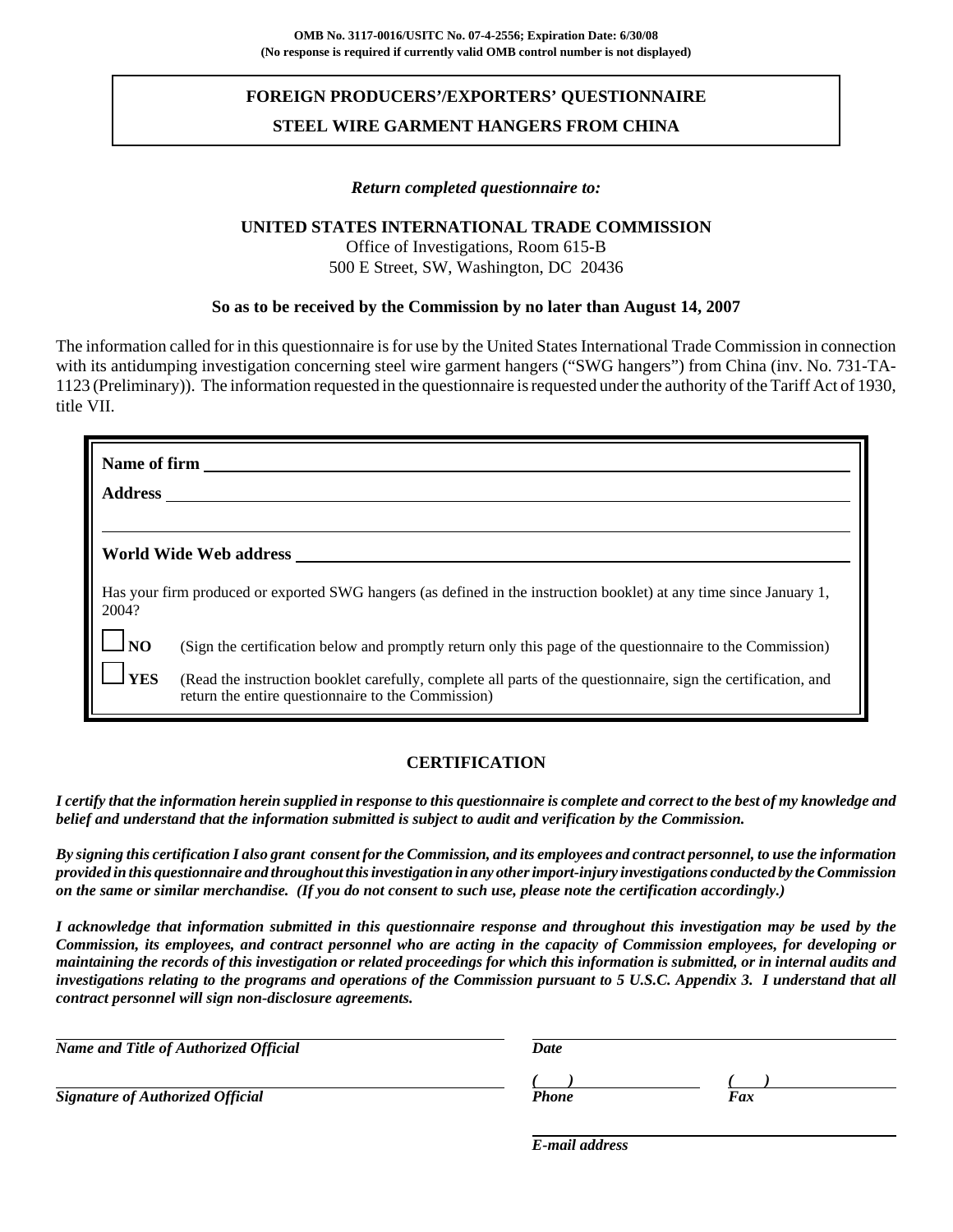## **PART I.--GENERAL QUESTIONS**

The questions in this questionnaire have been reviewed with market participants to ensure that issues of concern are adequately addressed and that data requests are sufficient, meaningful, and as limited as possible. Public reporting burden for this questionnaire is estimated to average 20 hours per response, including the time for reviewing instructions, searching existing data sources, gathering the data needed, and completing and reviewing the questionnaire. Send comments regarding the accuracy of this burden estimate or any other aspect of this collection of information, including suggestions for reducing the burden, to the Office of Investigations, U.S. International Trade Commission, 500 E Street, SW, Washington, DC 20436.

I-1a. Please report below the actual number of hours required and the cost to your firm of preparing the reply to this questionnaire and completing the form.

hours dollars

- I-1b. We are interested in any comments you may have for improving this questionnaire in general or the clarity of specific questions. Please attach such comments to your response or send them to the above address.
- I-2. Provide the name and address of establishment(s) covered by this questionnaire (see page 3 of the instruction booklet for reporting guidelines). If your firm is publicly traded, please specify the stock exchange and trading symbol.

I-3. Please provide the names, street addresses (not P.O. boxes), contacts, telephone numbers, and email addresses of the **FIVE** largest U.S. importers of your firm's SWG hangers in 2006.

I-4. Does your firm or any related firm produce, have the capability to produce, or have any plans to produce SWG hangers in the United States or other countries?

 $\Box$  No  $\Box$  Yes--Please name the firm(s) and country(ies) below and, if U.S. producer(s), ensure that they complete the Commission's producer questionnaire (contact Fred Ruggles for copies of that questionnaire).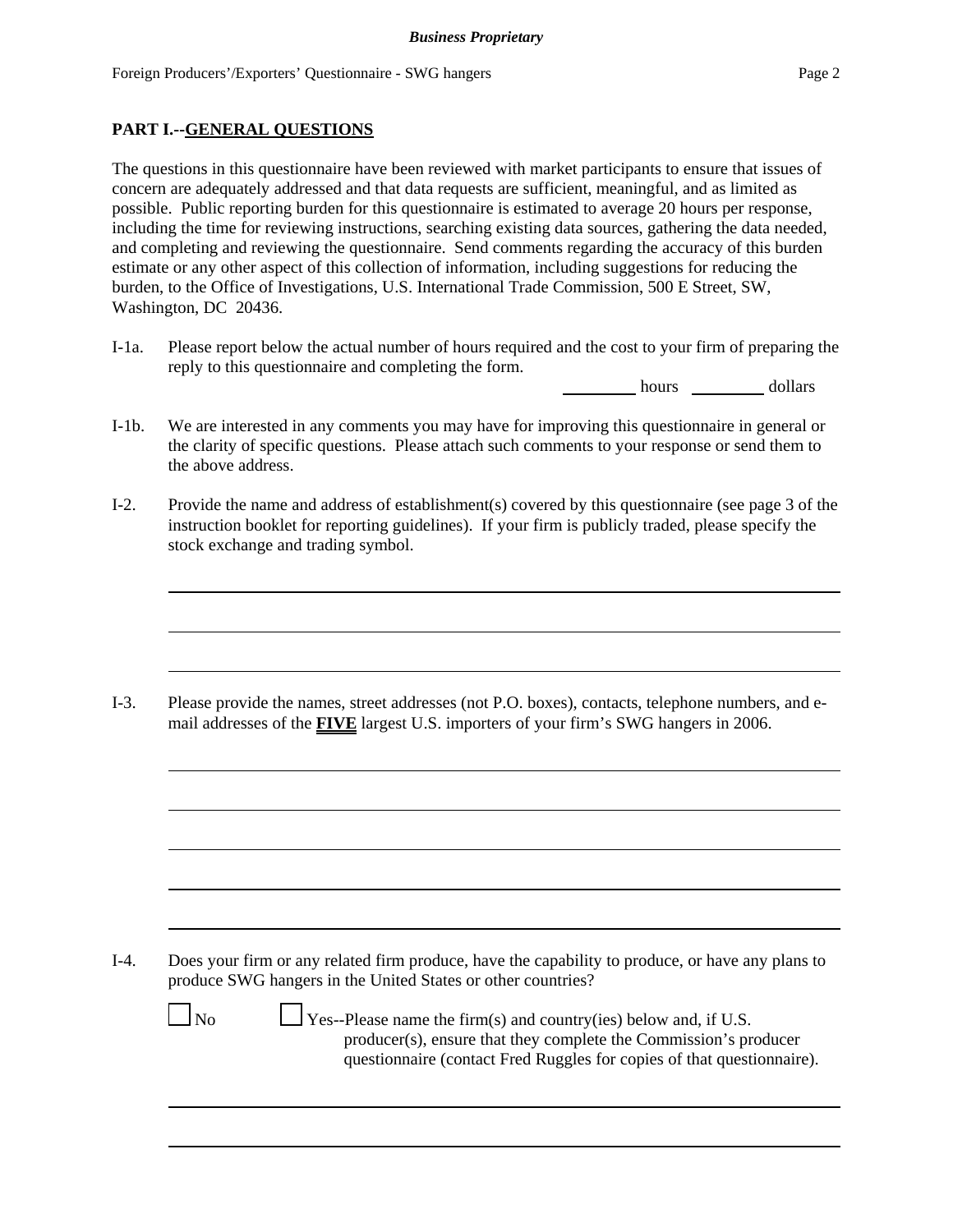#### **PART I.--GENERAL QUESTIONS--***Continued*

I-5. Does your firm or any related firm import or have any plans to import SWG hangers into the United States?

 $\Box$  No  $\Box$  Yes--Please name the firm(s) below and ensure that they complete the Commission's importer questionnaire (contact Fred Ruggles for copies of that questionnaire).

## **PART II.--TRADE AND RELATED INFORMATION**

II-1. Does your firm have any plans to add, expand, curtail, or shut down production capacity and/or production of SWG hangers in China?

 $\Box$  Yes--Please describe those plans, including planned dates and capacity/ production quantities involved, and the reason(s) for such change(s). If the plans are to add or expand capacity or production, list (in descending order of importance) the markets (countries) to which such additional capacity or production would be directed.

II-2. What percentage of your firm's total sales in its most recent fiscal year was represented by sales of SWG hangers?

| Percent |
|---------|
|         |

II-3. Does your firm produce products other than SWG hangers on the same equipment and machinery used in the production of SWG hangers?

| N <sub>o</sub> | $\Box$ Yes--List the following information. |
|----------------|---------------------------------------------|
|----------------|---------------------------------------------|

Basis for allocation of capacity data (e.g., sales): \_\_\_\_\_\_\_\_\_\_\_\_\_\_\_\_\_\_\_\_\_\_\_\_\_\_\_\_

Products produced on same equipment and share of total production in 2006 (in percent):

| Product     | Percent | Product | Percent |
|-------------|---------|---------|---------|
| SWG hangers |         |         |         |
|             |         |         |         |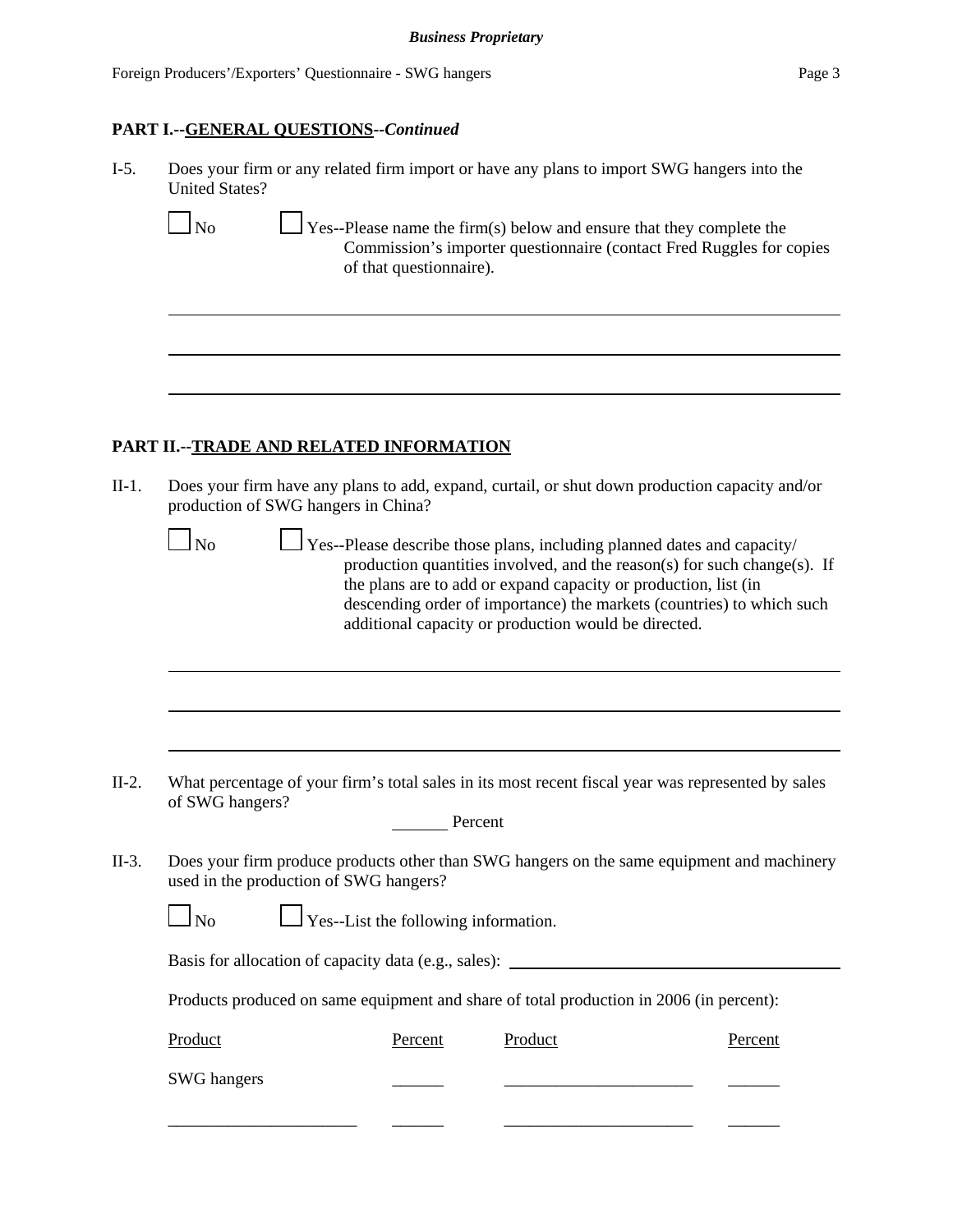## **PART II.--TRADE AND RELATED INFORMATION--***Continued*

II-4. Has your firm maintained any inventories of SWG hangers in the United States (not including inventories held by firms identified in questions I-3, I-4, or I-5 above<sup>1</sup>) since  $2004$ ?

| 2004                  | 2005                                                                                        | 2006                                                          |      | January-June |
|-----------------------|---------------------------------------------------------------------------------------------|---------------------------------------------------------------|------|--------------|
|                       |                                                                                             |                                                               | 2006 | 2007         |
|                       |                                                                                             |                                                               |      |              |
|                       | Does your firm sell SWG hangers over the internet?                                          |                                                               |      |              |
|                       |                                                                                             |                                                               |      |              |
| $\Box$ No             | Yes-Please describe, noting the estimated percentage of your firm's total                   |                                                               |      |              |
|                       |                                                                                             | sales of SWG hangers in 2006 accounted for by internet sales. |      |              |
|                       |                                                                                             |                                                               |      |              |
|                       |                                                                                             |                                                               |      |              |
|                       |                                                                                             |                                                               |      |              |
|                       |                                                                                             |                                                               |      |              |
|                       |                                                                                             |                                                               |      |              |
|                       |                                                                                             |                                                               |      |              |
|                       | Is the SWG hangers exported by your firm subject to antidumping findings or remedies in any |                                                               |      |              |
|                       |                                                                                             |                                                               |      |              |
|                       |                                                                                             |                                                               |      |              |
| $\ln$                 | Yes--List the products(s), countries affected, and the date of such<br>findings/remedies.   |                                                               |      |              |
| WTO-member countries? |                                                                                             |                                                               |      |              |
| <b>Product</b>        |                                                                                             | Country                                                       |      | <b>Date</b>  |
|                       |                                                                                             |                                                               |      |              |
|                       |                                                                                             |                                                               |      |              |
|                       |                                                                                             |                                                               |      |              |
|                       |                                                                                             |                                                               |      |              |

<sup>&</sup>lt;sup>1</sup> Such firms will report inventories in the Commission's importer or producer questionnaire.